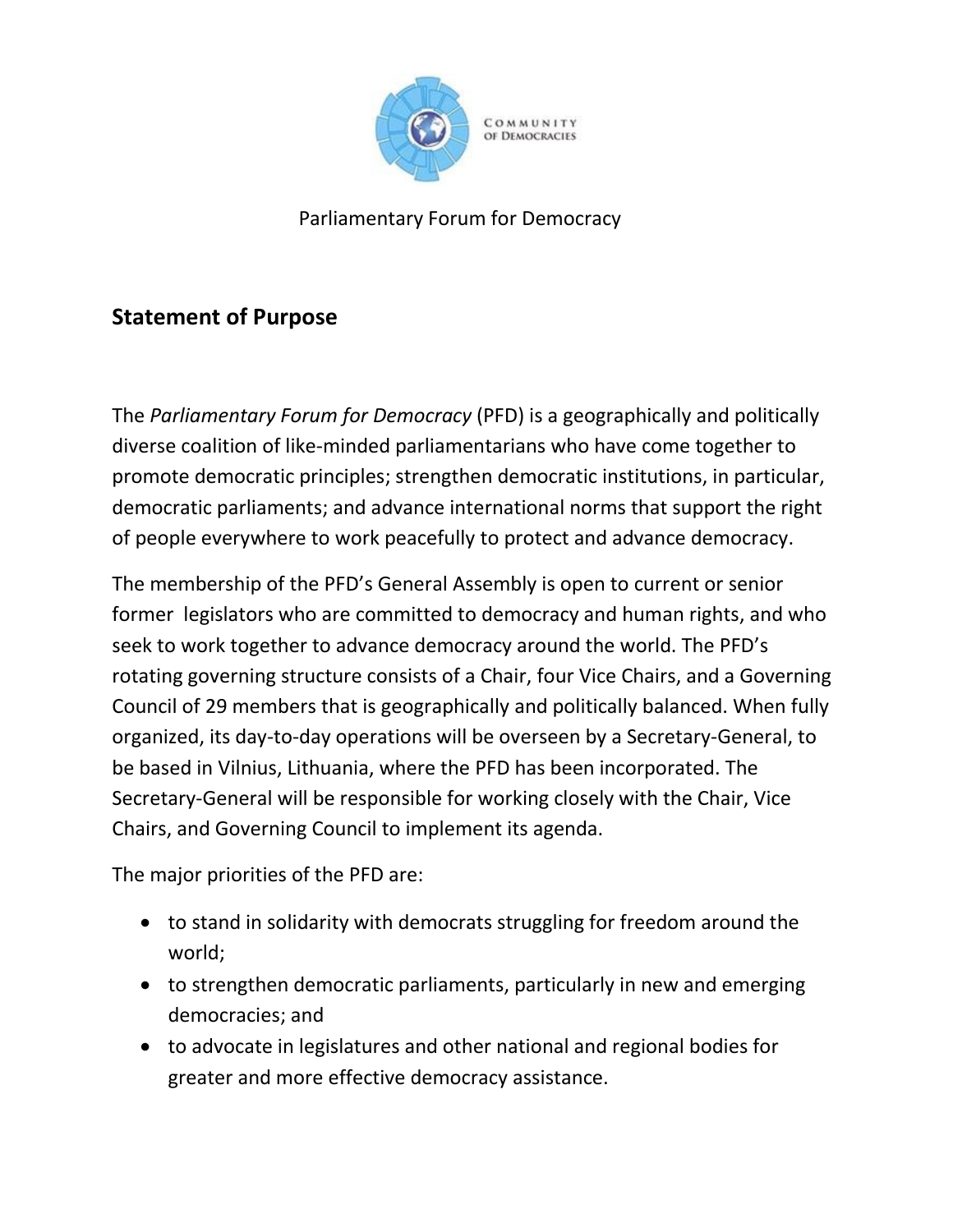While the PFD rejects the idea that there is a single democratic model, there nonetheless are a number of common elements that are fundamental to any genuine democracy, among them respect for the inalienable rights of individuals and minorities; free and fair elections; a parliament able to fulfill its representative role and balance the power of the executive; representative and accountable political parties; broad citizen participation in the political process; institutional pluralism; independent media; and an independent judiciary that protects human rights and fosters adherence to the rule of law. The PFD regards political democracy as vital in promoting economic growth, equality of opportunity, political stability, and international peace and security.

The PFD will use its good offices and that of its members to call attention to undemocratic practices, political repression, and human rights abuses in nondemocratic countries, and to serve as a solidarity network that provides political support for those who seek to bring democracy's benefits to their countries. It will encourage its members to conduct hearings, host delegations of civil society activists, and mobilize colleagues on democracy and human rights issues both at home and abroad, including by sharing experiences with parliamentarians in developing democracies. It will defend duly elected parliamentarians facing attacks and denied their right to perform their legislative function. It will advance and strengthen international norms recognized by the United Nations and multilateral bodies that uphold the right of all citizens to associate and assemble freely, to conduct activities peacefully, and to receive international support. And it will strengthen efforts to promote democratization and good governance as the best means of furthering both economic growth and social justice, including poverty reduction, sustainable development, and gender equality.

Combining their experiences and practical knowledge with an unyielding commitment to the ideals of democracy, the members of the PFD will cooperate in strengthening democratic institutions, especially parliaments, in transitional emerging and nascent democracies, including enhancing the ability of a loyal democratic opposition within parliaments to present alternative views and policies.